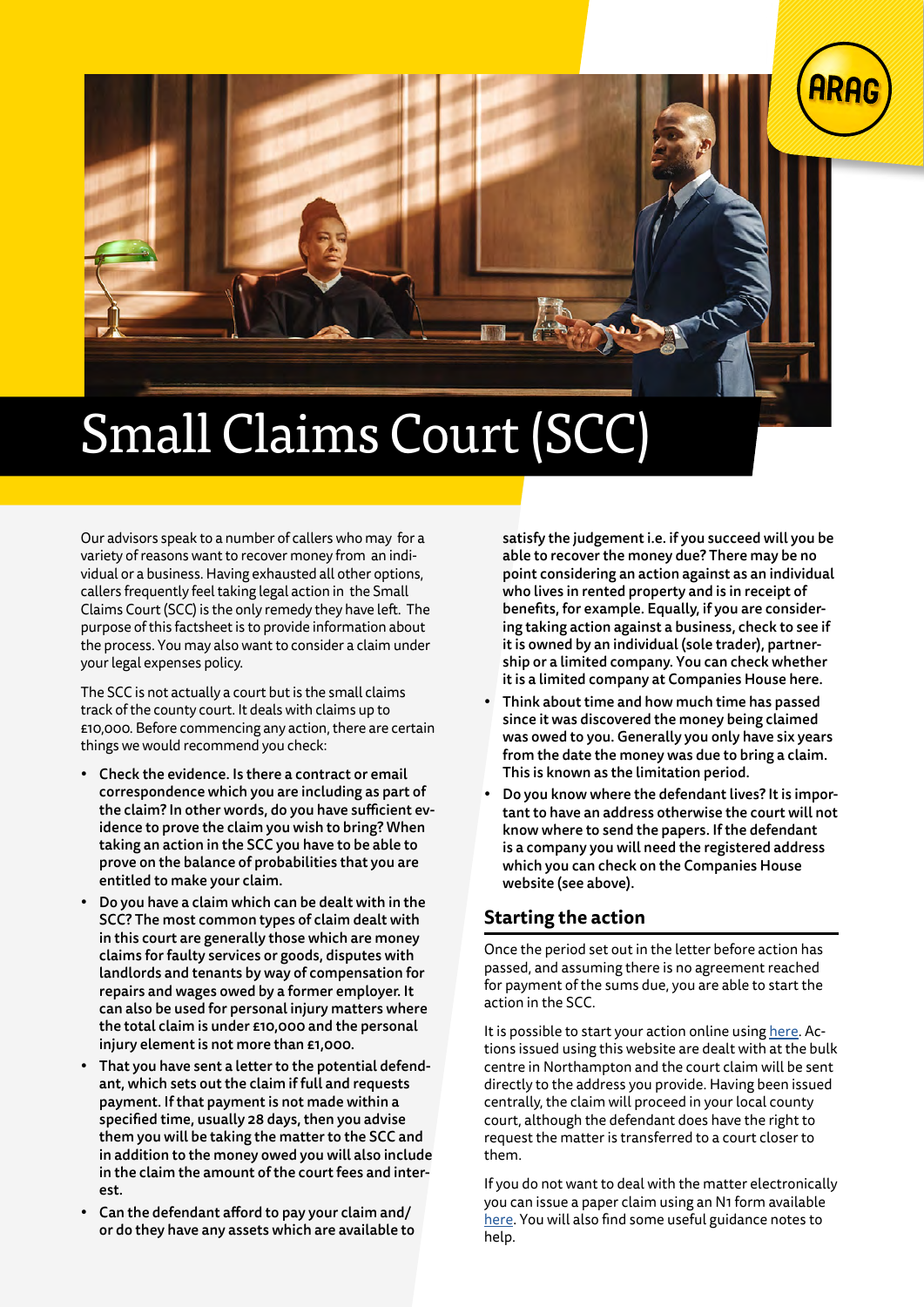

Once the form is complete you can send it (with one copy) to the relevant centre at County Court Money Claims Centre, PO Box 527, Salford, M5 0BY. The proceedings will then be issued and returned to your local court.

The most important part of the claim is the part which requests you to set out the brief details of the claim. In legal terms this is known as the particulars of claim and it is here you need to set out your case. It is important in this space to deal with the facts logically. If there was a contract, for example, set out the date of the contract and then detail in which way the contract was broken (if that was the case) and what is your loss was as a result of that breach. You must then set out your loss and any interest claimed.

Be sure to include sufficient information so the court can understand what has happened but not every email or letter as that is a matter of evidence and can be dealt with later.

It will also be possible to include in the claim an amount for interest on any sums owed. If there is a contract with a specified rate of interest you would claim that. If not, the rate is usually 8% pa.

### **Fees**

One of the main reasons to use the SCC is the fees charged to issue the claim and the fact that no legal costs are awarded against any party. This means the claimant can issue proceedings paying the relevant fee listed [here.](https://www.gov.uk/court-fees-what-they-are)

If the claimant is on a low income they may qualify for a fee remission or exemption. Further information can be found [here](https://www.gov.uk/government/publications/apply-for-help-with-court-and-tribunal-fees).

In addition to the fee payable to start the proceedings there may also be other fees for what is known as the Directions Questionnaire and the final hearing (see below).



### **Defending a claim**

When the claim is issued it will be sent to the defendant with a response pack. This pack includes forms and information about what the defendant should do next.

The defendant needs to respond to the claim once they have received the particulars of claim – the part which sets out what the claim is for and the legal grounds on which the claimant is bringing the claim.

When considering the claim the defendant has three options, to either defend, admit or make a counterclaim. Within 14 days of receiving the particulars of claim the defendant must send to the court an acknowledgement of service, a defence and (counterclaim) or an admission form.

#### **Defending**

If the defendant returns the acknowledgment of service stating they wish to defend the action, the time to file the defence is increased from 14 days to 28 days. If the defendant fails to file the defence within that time, the claimant can apply to the court for judgement in default to be issued. This means that the defendant's failure to file the defence allows the claimant to apply for judgement against them without the court having to decide the matter on the facts.

When the acknowledgement of service form is returned to the court the claimant will be notified when it was received and if the defendant is intending to defend or not. Once the defence is received by the court, a copy will also be sent to the claimant.

It may be part of the defendant's case that they wish to make a claim against the defendant, known as a counterclaim. For example, if a builder sues a customer for an unpaid invoice, the customer may counterclaim that the builder has caused damage and they want to claim for the damage.

If the claimant is claiming a fixed amount the relevant defence and counterclaim form is known as an N9(B) and if the claim is for an unspecified amount it will be an N9(D).

#### **Admitting**

If the defendant returns the acknowledgement of service form and the admission form indicating that they admit all or part of the claim this will be notified to the claimant. Both of these forms must be returned to the court within the 14-day period. However, if the defendant needs more time to put together their defence, for the part of the claim which is not admitted, this needs to be stated in the acknowledgement of service form and the time to file the defence will be extended to 28 days.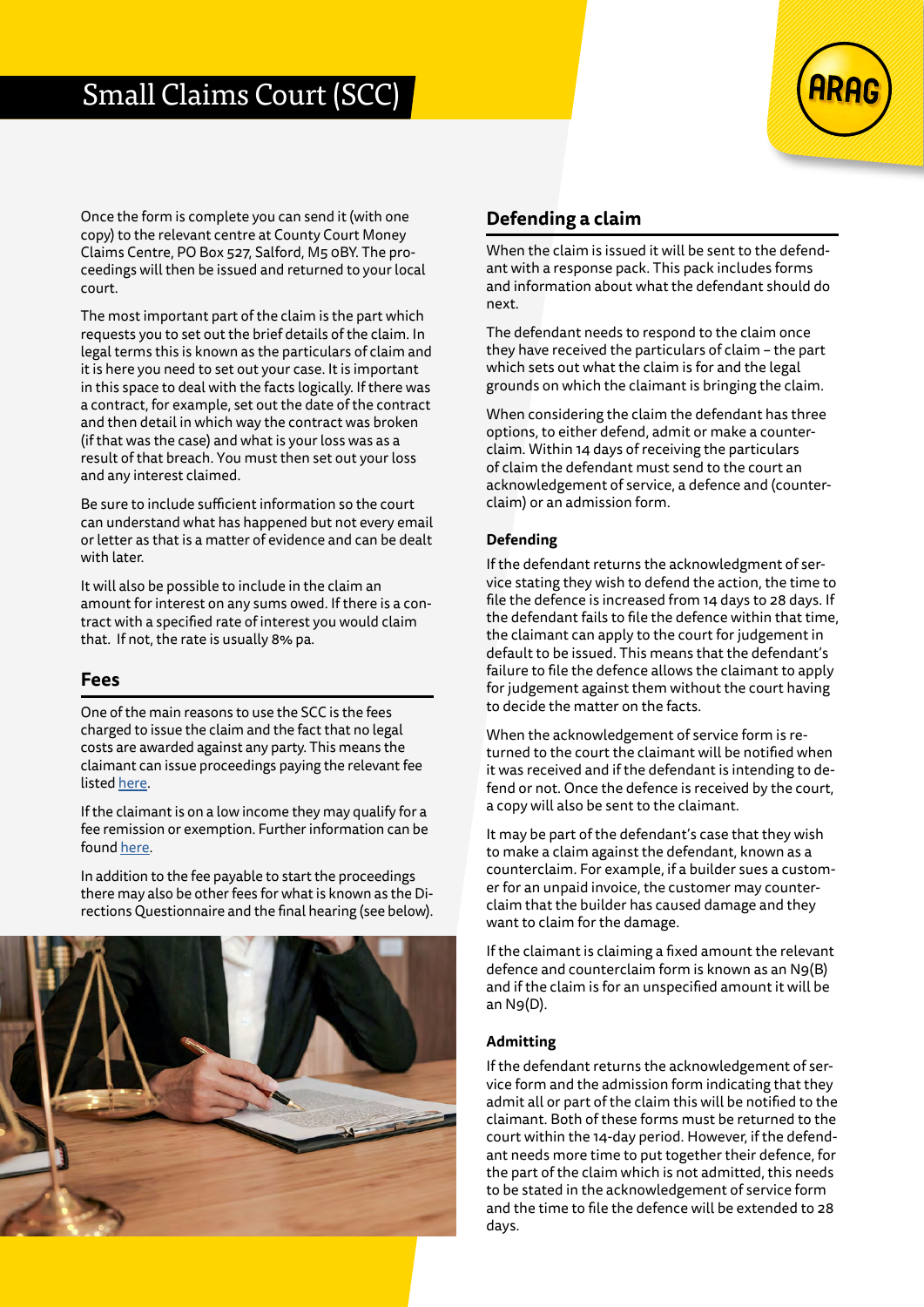

If the defendant is admitting all or part of the claim they will need to notify the court of the amount they are willing to pay if this is less than the total amount claimed. They can either pay the amount they admit to owing in full or ask for extra time to pay. To do this they will need to complete the admission form and provide details of their income and expenditure as requested. If the proposal for instalments is accepted they will need to make sure the payments are kept up to date.

If the defendant does admit the sum claimed the claimant can still enter judgement against them.

### **When a defence has been filed**

If a defence is filed both parties are sent a Directions Questionnaire. The purpose of this form is to work out how complex the claim is, the amount of court time which may be allocated to it and what court track it may need to be allocated to. There is a fee for the claimant to pay on completion of this form (currently £40).

In this form there will be a question asking if you would like the court to arrange mediation to help settle the dispute. This is a voluntary and free service. If no agreement can be reached, the matter will then proceed to a court hearing.

Once the judge has considered the Directions Questionnaire and the court track has been allocated, in this case small claims track, the court will send a Notice of Allocation to both parties. This will provide details of the date, time and place of your court hearing.

In some circumstances, the court may offer to deal with the matter without a hearing or by way of mediation, if the parties agree, or offer a preliminary hearing if the judge feels that the claimant or defendant does not have reasonable prospects of success.

The Notice of Allocation will all set out 'directions' to prepare for the hearing and this will include such things as documents to be filed with the court or brought to the hearing. It may also include directions relating to such matters as expert witnesses. Sometimes the court will make special directions, such as requesting one party to clarify their case or stating

whether certain evidence will or will not be accepted.

## **Where will the case be heard?**

It is usual for the case to be transferred to the defendant's local court if the defendant is an individual and the claim is for a fixed amount. If this is not the case, either party may ask for the case to be transferred to a local court. This request can be made as part of the Directions Questionnaire (see above).

To proceed to a hearing the claimant is also required to pay a hearing fee which may vary according to the sum being claimed.

## **Preparing for the hearing**

The most important thing to remember is to be able to identify the relevant issues which you are asking the judge to consider. You may have lots of information about what may have happened for the case to be in court, but you need to identify any points of dispute or agreement.

It is also necessary to prepare the relevant paperwork to support those issues and comply with the relevant court rules. If you are making a claim for money relating to a contract, for example, you will need to be able to produce a copy of the contract, or if it relates to a disputed invoice, evidence of that should also be provided.

Witness statements are also an essential part of the preparation and you should prepare one for yourself and any witnesses you intend to take along with you. In general, witness statement should describe:

- the background to your claim
- how you and the defendant/claimant know each other
- what the defendant/claimant agreed to do and what went wrong
- the chronology what happened and when
- the impact, for example, on your life, your family, your health, your home, car
- what you have tried to do to solve the problem or lessen the damage